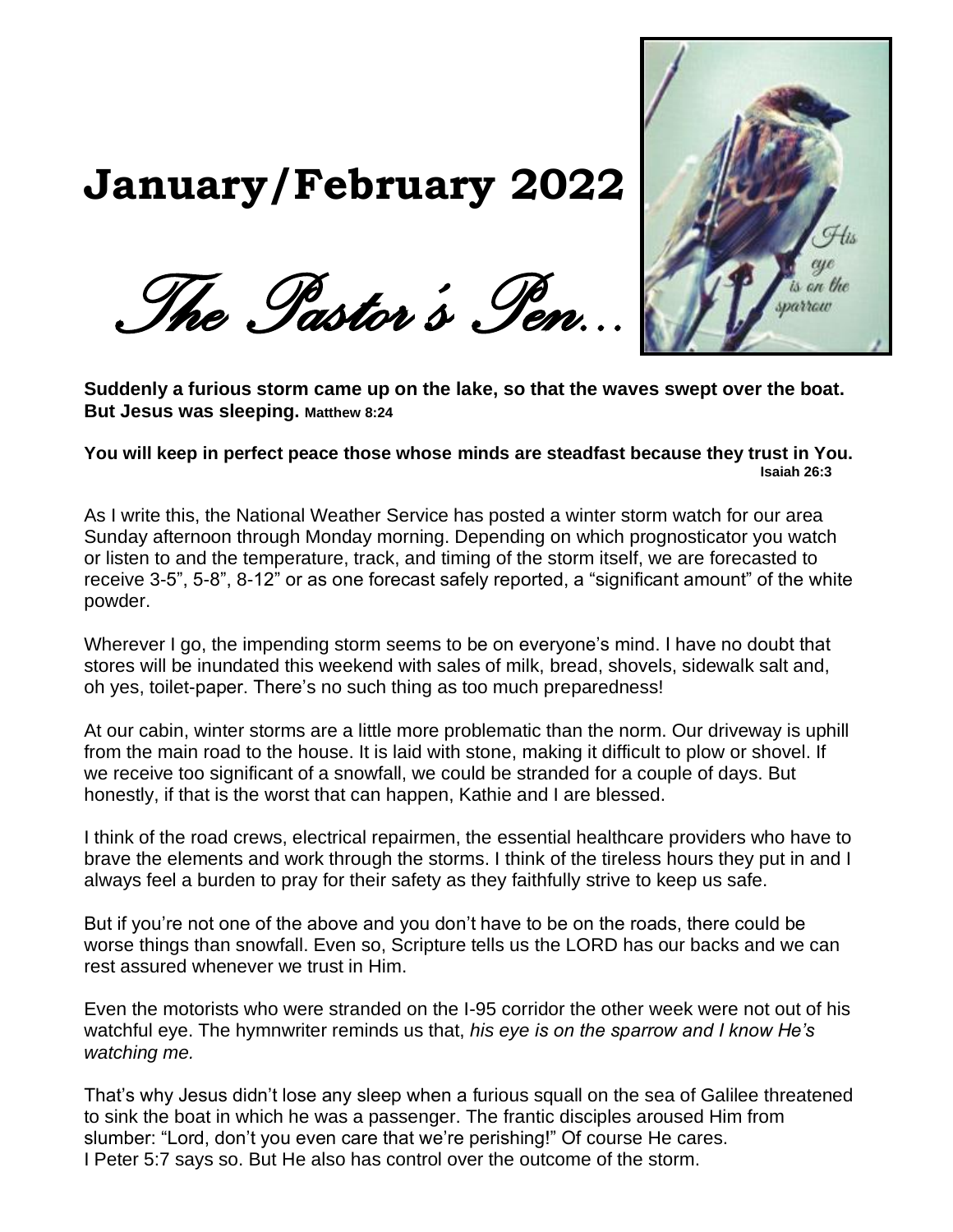It would be good if we could keep in mind that the Word says,

"When you pass through the waters they will not overwhelm you; and when you walk through the fire you will not be scorched, for I am the LORD." Isaiah 43:2-3a

Whether it's a January Nor'easter or a storm of life, God will neither leave nor forsake us. Even in the threat and the inconvenience there are moments of beauty and growth through which we can find our peace and assurance.

Happy shoveling!

# *Joel*



#### **Pennsylvania House of Representatives Declared December as Salvation Army Red Kettle Month**

Last month the Salvation Army celebrated Salvation Army Red Kettle Month, as declared by the Pennsylvania House of Representatives. This holiday season, the faith-based nonprofit organization found itself in dire need of volunteers to staff Red Kettles and ring bells to help raise money for individuals and families who need holiday assistance, food, shelter, utility assistance, case management and more.

The Salvation Army ranks#2 on the Chronicle of Philanthropy's 2021 America's Favorite Charities list. This year's message, "Hope March's On" was meant to build awareness for those who continue to be impacted from pandemic poverty - whether they are homeless, on the verge of eviction or are hungry. As the needs continue to increase there was a greater need for volunteers. Without the help from the community, the Salvation Army may not have reached that little child who was on the verge of not having a Christmas this year.

Again this year our congregation (as part of multiple ways we supported the Salvation Army's mission) covered a day of ringing the bell for the Red Kettle Project at the Butcher Shoppe on December 4th for 10 hours. Ten people donated an hour each of their Friday to raise \$793.06 by the of the day. In total the Salvation Army of Chambersburg raised \$143,149.73 throughout the entire Red Kettle Project this year. Even though this is their single most contributor to their annual budget, it reflects just a small fraction of the money they need to operate each year, according to Captain Chris Mauk.

Thanks to all those that volunteered again this year.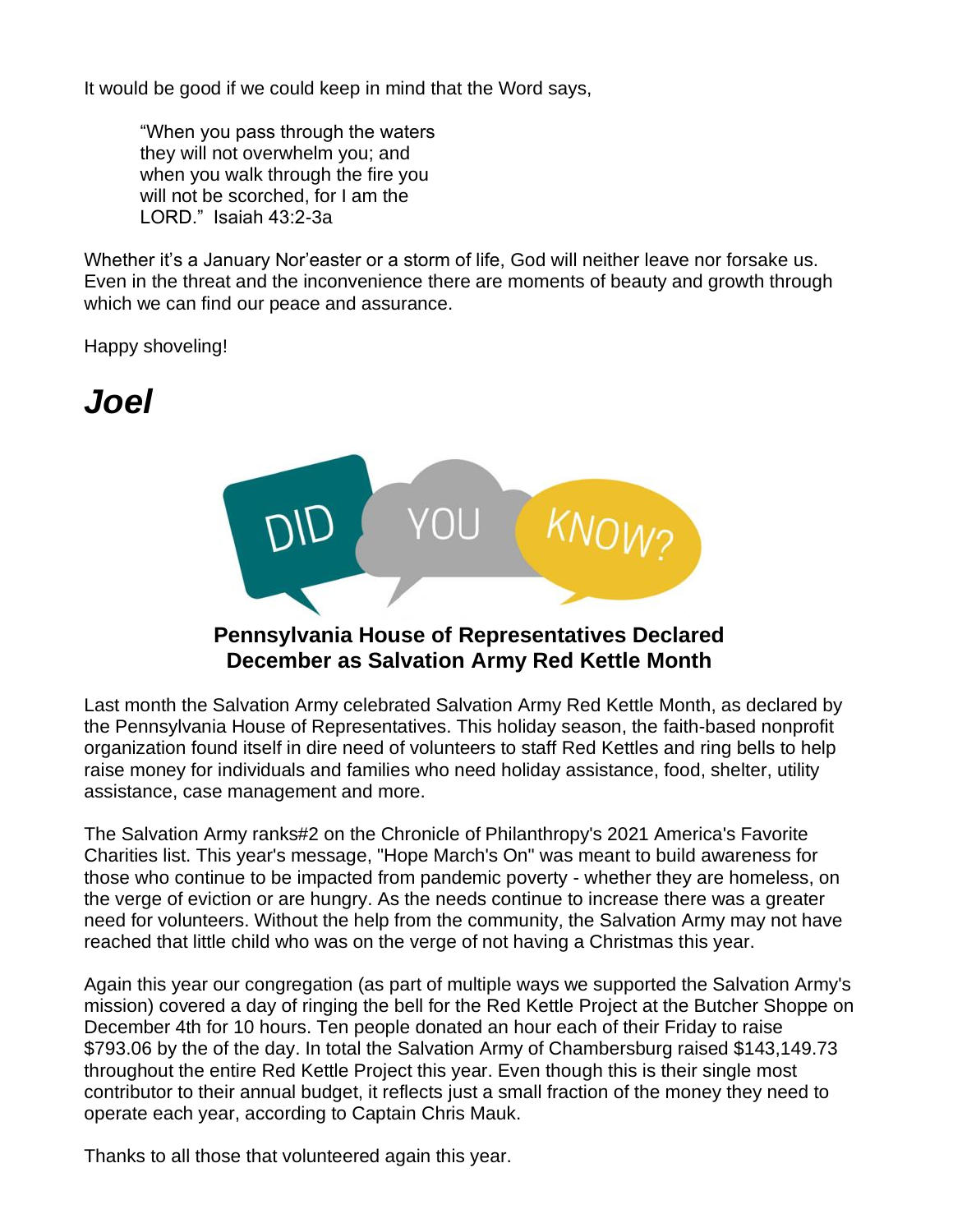

**Note: Due to the winter season, Please be advised that if Chambersburg Area School District BUILDING is closed or is dismissed early due to weather conditions, YOUTH GROUP will NOT be in session.**



- **Youth Group!** We will continue each Wednesday of the month; February 2nd, 9th, 16th, and 23rd.
- **Service Project Night!** On February 9th, we will be delivering our Valentines Gifts that we made last month. If COVID issues arises, these plans will be adjusted.
- **Ice Cream Run!** On February 23<sup>rd</sup>, we will be heading to the Meadows here in Chambersburg to enjoy some of their delicious ice Cream.

#### **Attention All 9th – 12th Graders!!**

**National Youth Conference:** These selected youth members will be going to Ft. Collins Colorado for NYC this upcoming July 2022. If you are interested in attending this AWESOME event, please plan to contribute \$250.00 as a non-refundable deposit. If your family has more than one (1) youth member attending this event, we are asking you to contribute \$375.00 towards the non-refundable deposit. If money is an issue, please contact the church office and assistance for this event can be discussed.

> **ALL non-refundable deposits are due by January 26th, 2022 to hold your spot.**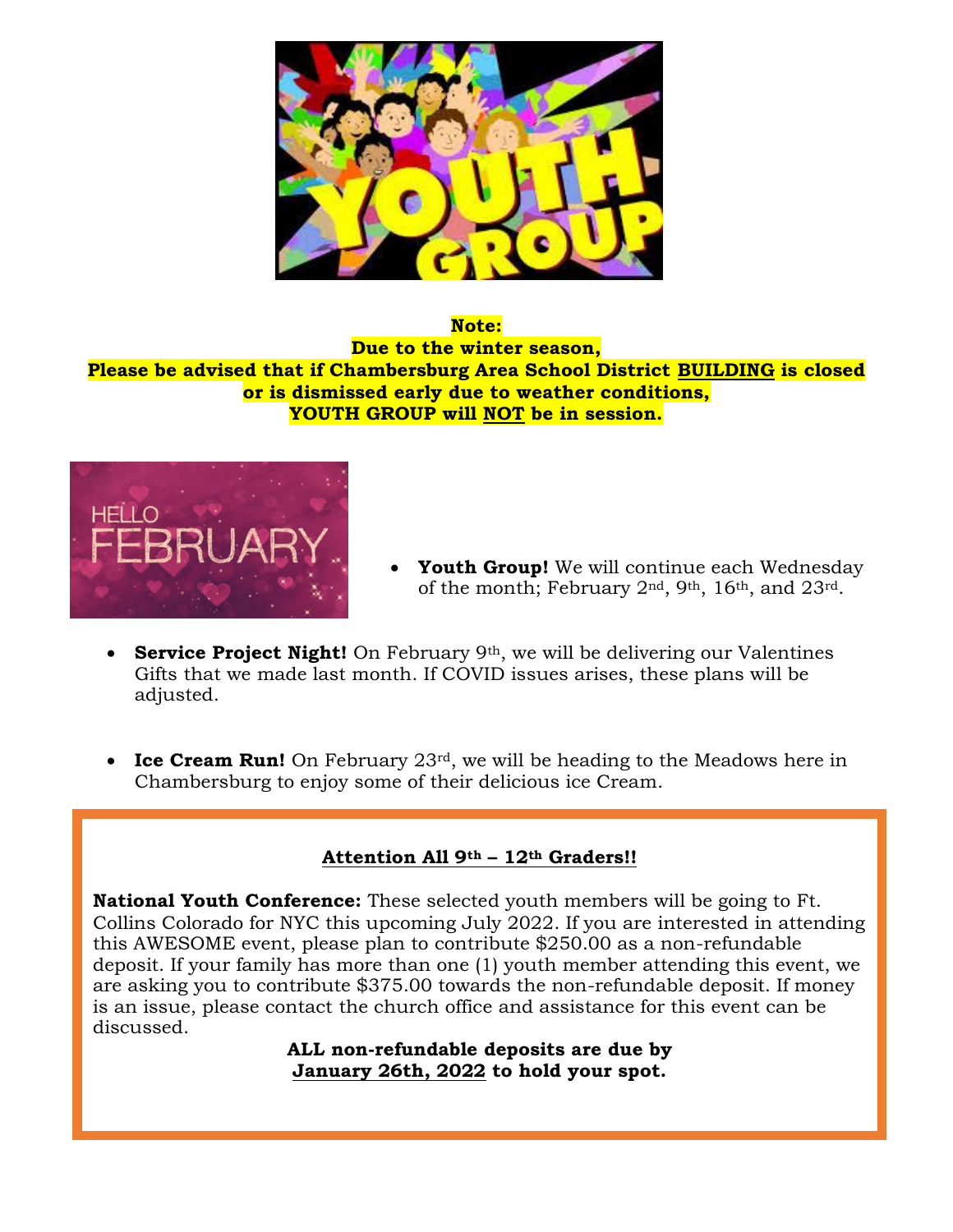

# **DAYSTAR Concert - Saturday, March 26, 2022 at 7:00 pm**

Daystar, a local male gospel group that has recorded approximately ten CDs of gospel favorites, will be in concert on Saturday, March 26, 2022, at 7:00 pm in the Chambersburg Church of the Brethren sanctuary. The group consists of three vocalists (Eugene Diller, Michael Knight, and Roger Martin) from Franklin County. Please invite your family and friends for a night of inspiration through song. A free will offering will be taken. To learn more about Daystar and to hear some of their selections go to [https://daystarvocal.com/home.](https://daystarvocal.com/home)



# **Save the Date - Thursday, May 19, 2022**

The Fellowship and Recreation Commission is sponsoring a trip to Sight and Sound theater for "David" in Strasburg, Pennsylvania on Thursday, May 19, 2022. The trip will include transportation, tickets, and a stop for dinner. The play will be the 11:00 am matinee performance. More information, including costs, will be provided later. For information concerning the theater and the play "David" go to [https://lancasterpa.com/attractions/sight-and-sound-theatre/.](https://lancasterpa.com/attractions/sight-and-sound-theatre/)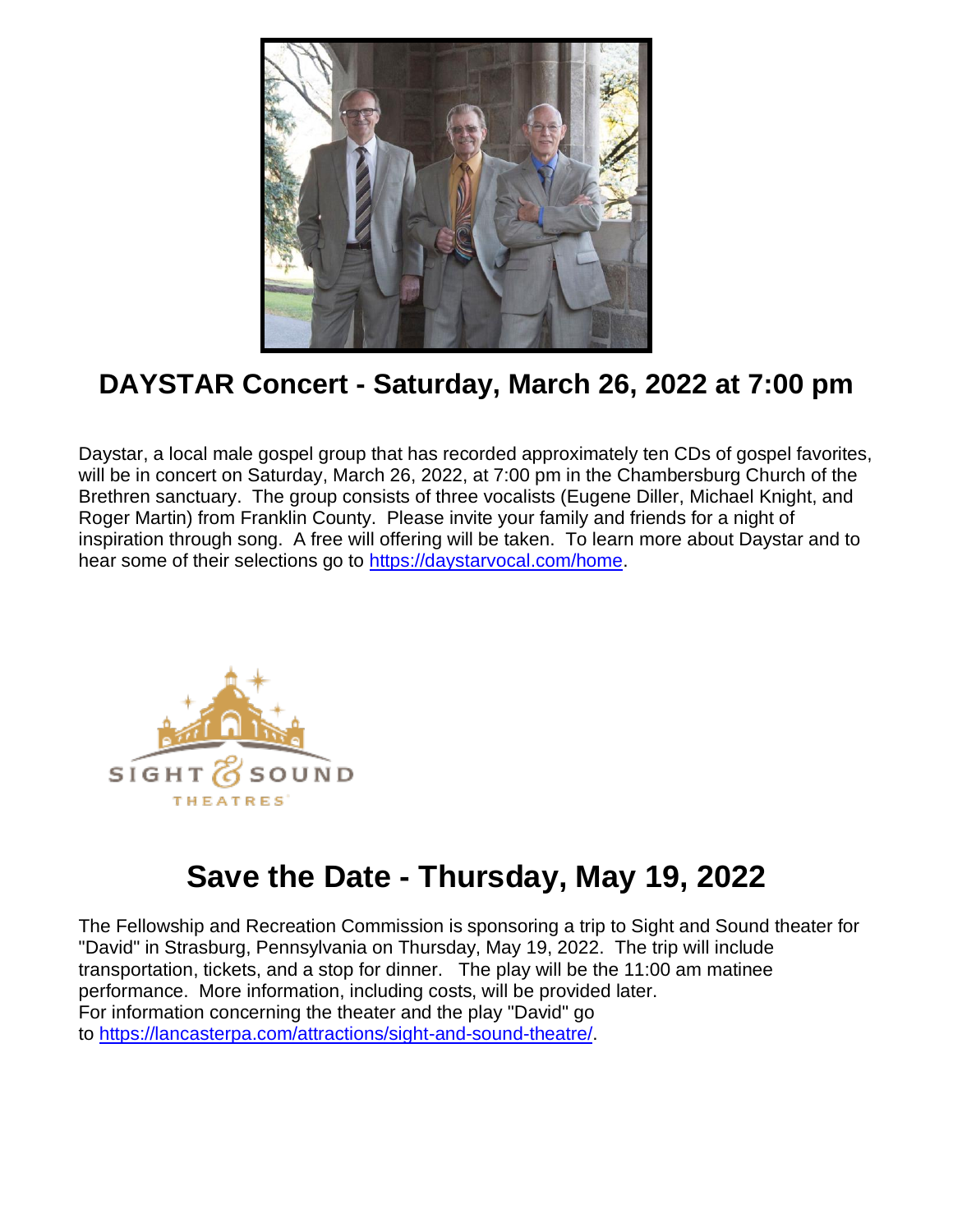

## **INDOOR YARD SALE March 17, 18, 19, 2022**

Smart Cookies Preschool will sponsor one of our favorite events, and you can all play an important role in Smart Cookies ongoing funding.

After being canceled last year because of Coronavirus safeguards, the famous Indoor Yard Sale fundraiser is back!

#### **Donations cannot come to the Church building until Monday, March 14th .**

We will have volunteers at the church from 11:30 AM until 1:30 PM on Monday through Wednesday (March 14-16) to help carry in any donations. If you have heavy or bulky items and need help getting them to the church, we will have a crew with an enclosed trailer to help. It will be available by appointment only. Thursday March  $17<sup>th</sup>$  4:00 PM-7:00 PM Friday March 18th 8:00 AM-5:00 PM Saturday March 19th 8:00 AM-1:00 PM

We are asking for donations of anything **still useable** that you are willing to donate. Clothes, books, CDs & DVDs, furniture, appliances, kitchen items, dishes and cookware, musical instruments, electronics (still working well), cameras (digital and film), toys, collectables, etc.

Volunteers are needed for many jobs. Food donations are also needed. Sign-up sheets will be available in the Brethren Life Center Lobby and Narthex soon.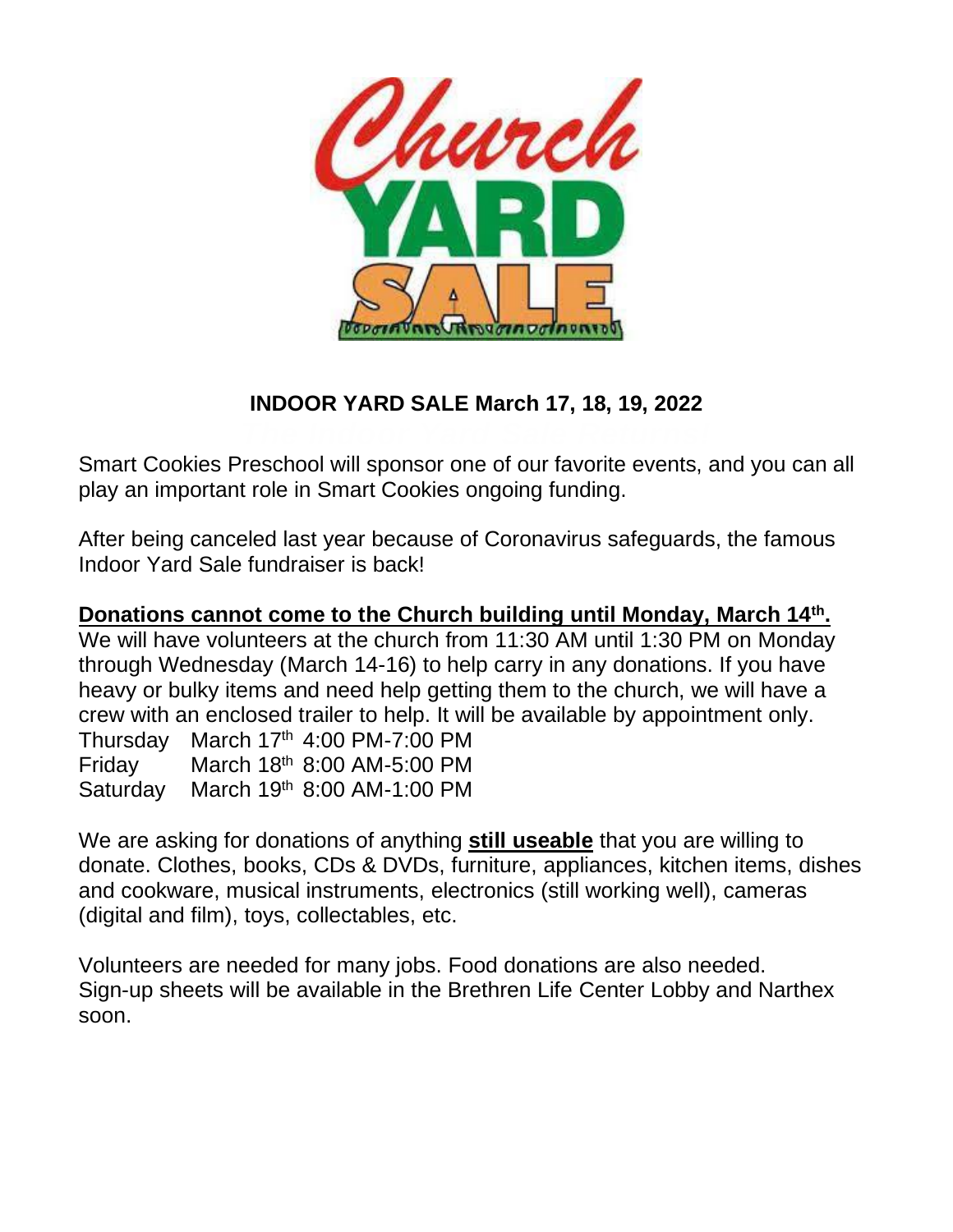



### **SMART COOKIES PRESCHOOL NEWS**

Happy Winter! December has been a very busy month for our Preschool. We have been continuing to learn our letters, numbers, shapes, and colors. We also have started to learn about syllables, writing our names, and learning how to be healthy. In December, we learned about the Birth of Jesus. For January and February, we will be looking at the lives of Joshua, Gideon, David, and Daniel.

On December 13<sup>th</sup>, we had our Christmas Program. It was so nice to be able to do this in person. The children acted out the Nativity Story, while Marsha Smith narrated the story. The children enjoyed singing Christmas Carols, visiting with Santa Claus, and working at various craft stations.

On December 20<sup>th</sup> we had our Christmas Party and gift exchange. After a very busy week before Christmas, we all enjoyed our break.

For January, we will start a martial arts class. The month of February we will be busy celebrating Dental Hygiene Month, Valentine's Day, Groundhog Day, and Dr. Seuss's birthday.

> Sincerely, Mrs. Amy

#### **January Events**  $12^{\text{th}}$ 12<sup>th</sup>- Martial Arts Classes Begin 17<sup>th</sup> - No School-MLK Jr. Day

#### **February Events**

2<sup>nd</sup>- Groundhog Day 14<sup>th</sup>- Valentine's Day Party 18<sup>th</sup>- 21<sup>st</sup>- No School: President's Day 23<sup>rd</sup>- 100<sup>th</sup> Day of School Celebration (tentative) 28<sup>th</sup>-March 4<sup>th</sup>- Read Across America/Dr. Seuss Week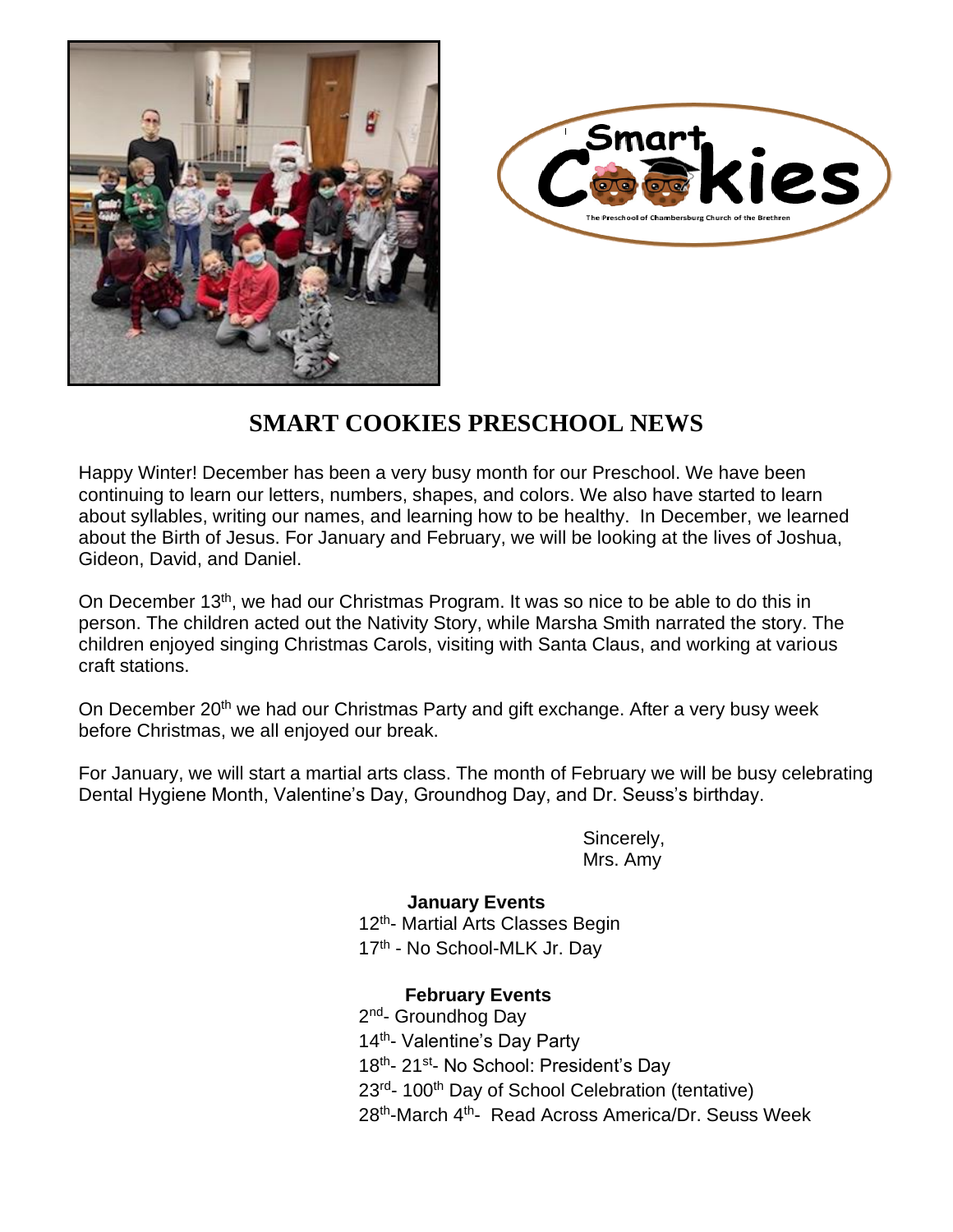

*On behalf of the Deardorff Family we wish to express our sincere gratitude to the church family for their concerns, prayers and cards after the passing of Glenn Deardorff Sr. We also wish to thank the Deacons for preparation and serving of the meal following the service.*

*A heartfelt thank you to Pastor Joel and Liz. They were a true blessing with their visits to Glenn in his final days, as well as service to the family during this pivotal time.*

#### *Our church family is a true blessing. ---The Glenn Deardorff Jr. Family*

*I just want to thank everyone who came to my Appreciation/Thank You Reception this past December. I felt very loved by all your kind words, cards, and gifts. God has blessed me and my family with such great people in Chambersburg that I call family. I am thankful for all the years of serving at the CCOB and all the memories that will last a lifetime.* 

*Thank you for everything. ---Jamie Rhodes* 

*I want to thank Pastor Joel for his visit and the congregation for the many cards and phone calls after the passing of my son Fred, Jr. who was 59. Fred passed out at home on a Sunday morning. His wife called 911. He was taken to Chambersburg Hospital and tested positive for COVID. They flew him to York Hospital where tests were taken. He had a massive stroke and died at the York Hospital on November 15th. He hadn't been sick, so this was a shock!*

*Fred attended this church from birth until his teenage years. Later he met his future wife, Bobbie Bittinger from New Franklin and became an active member of her church, Bethel Assembly of God on Miller Street.*

*He worked at the Chambersburg Automatic Transmission Garage on Lincoln Way West and became owner of the garage for 27 years. His hobby was buying 15 rentals and fixing them. He also substituted at Vo-Tech for the Auto Mechanics class.*

*Fred had an efficiency apartment at Ocean City, Maryland for his family and friends. Fred and Bobbie have two daughters, Holly (nurse) and Andrew Friese; April (hairdresser) and Brandon Kauffman. Each daughter has two children.*

*Fred could fix anything. We will miss him.*

*--Jean Gindlesperger*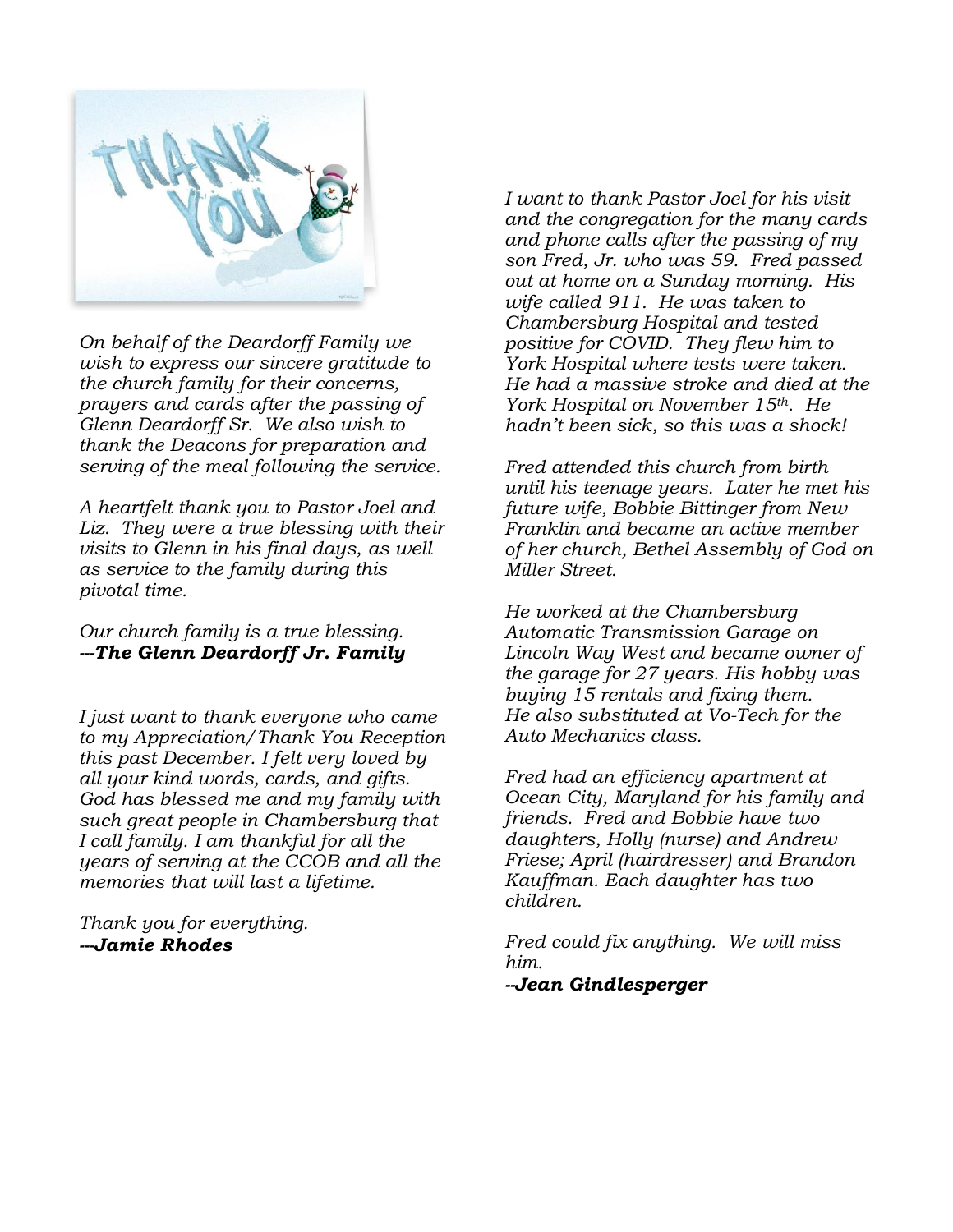

#### *Our Sympathy to:*

*Mindy, Vernon, Garrett, Lydia, and Ivy Bayer and Family; Devin and Faith Brandt and Family following the death of their mother and grandmother, Linda R. Brandt on Thursday, January 13, 2022.*

*Tim and Jane Monn and Family following the death of Tim's brother, Stephen L. Monn on Thursday, January 13, 2022.*

*Janet Eshleman and Family following the death of her husband, Nathan 'Nate' S. Eshleman on Friday, January 7, 2022.*

*Douglas and Alisa Heinbaugh and Family following the death of Douglas' brother, Sterling David Heinbaugh, Jr., on Tuesday, December 28, 2021.*

*Hope and Sidney Parson and Family following the death of Hope's mother, Joyce K. (Knoll) Mackey on Saturday, December 11, 2021.*



#### **New Arrivals in the Library**

#### **January 2022**

#### Fiction

*Reason to Breathe Chasing Dreams*  $\prec$  by Deborah Raney *Finding Wings* 

*One More River to Cross* by Jane Kirkpatrick

#### **February 2022**

Fiction

*A Rush of Wings The Still of Night*  $\downarrow$  by Kristen Heitzmann *The Breath of Dawn*

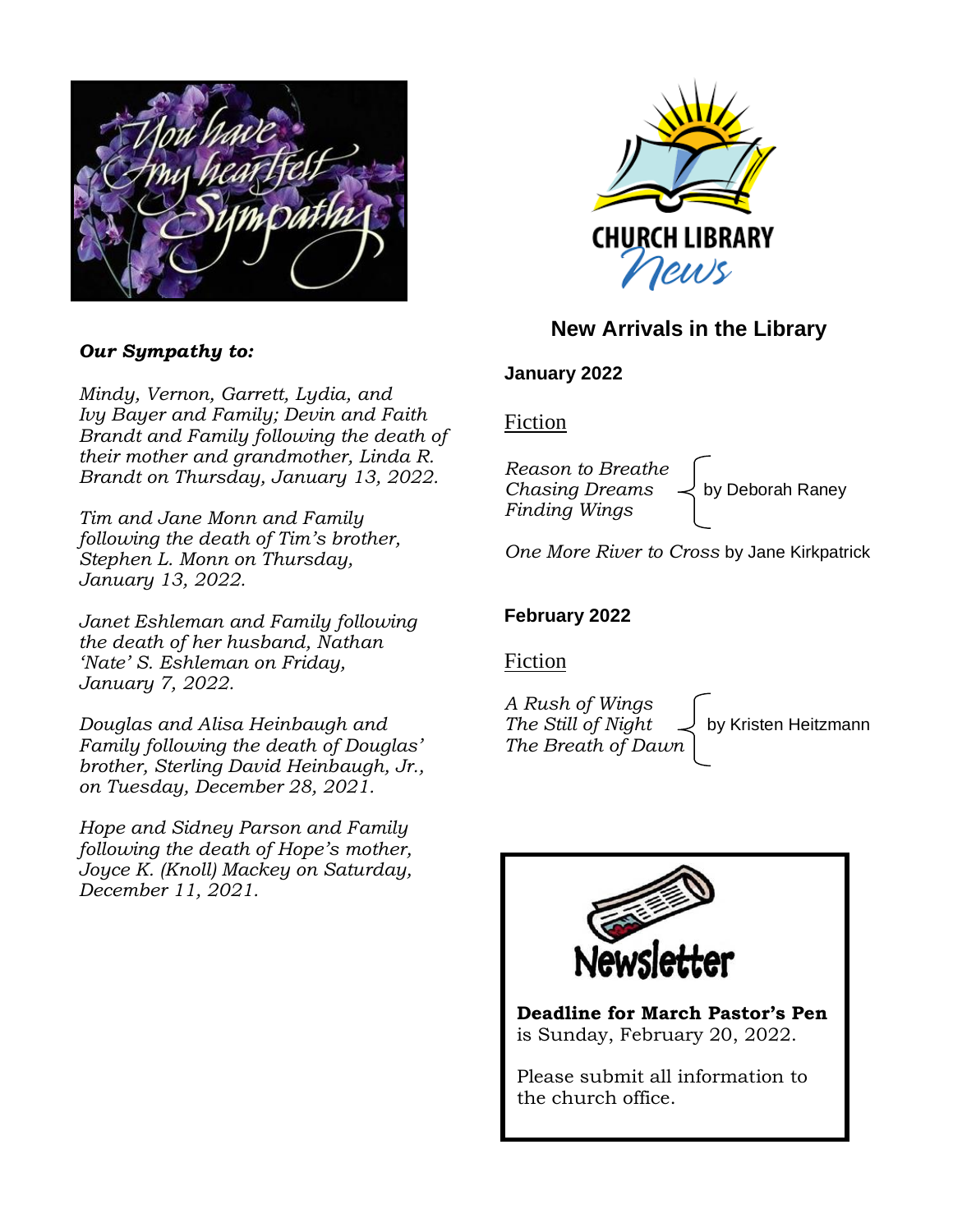# **Meat Canning Project** 4 Days **April 18-21** Processed at: Christian Aid Ministries Ephrata, PA Sponsored by: Southern PA & Mid-Atlantic Districts COB

#### **VOLUNTEER TODAY!**

- Help with canning and labeling, there are 2 shifts each day,  $7:15$  a.m. to noon and 9 a.m. to  $2:00$ p.m. Note: change in shift times.
- Sign-up early to secure your preferred day and time.
- Volunteers are also needed to provide meals or finances to help cover the cost of meals.
- See Meat Canning brochure or District website for more details.
- Contact your District Office to VOLUNTEER!





#### **WHAT: Mid-Week to Go……**

**WHEN:** Wednesday, February 2nd Wednesday, February 2nd between 5:30 p.m. - 6:15 p.m.

**WHERE:** Chambersburg COB

Meal delivered to your car! First come-first served basis.

260 South Fourth Street Chambersburg, PA 17201 717-264-6957

*Mid-Week Connection's purpose is connecting our Brethren family to the community through fellowship and service.*

# **"Soup"er Bowl**

Missions and Service Commission will be sponsoring "Soup"er Bowl of Caring. "Soup"er Bowl Sunday is February 6<sup>th</sup> and February 13<sup>th</sup>.

Root for your favorite football team by placing your canned food items on your team's table in the BLC Lobby. Items collected will benefit SCCAP Food Bank.

Watch the Brethren Life Center lobby area for tables to place your canned items on. All items will be delivered after February 13<sup>th</sup>.